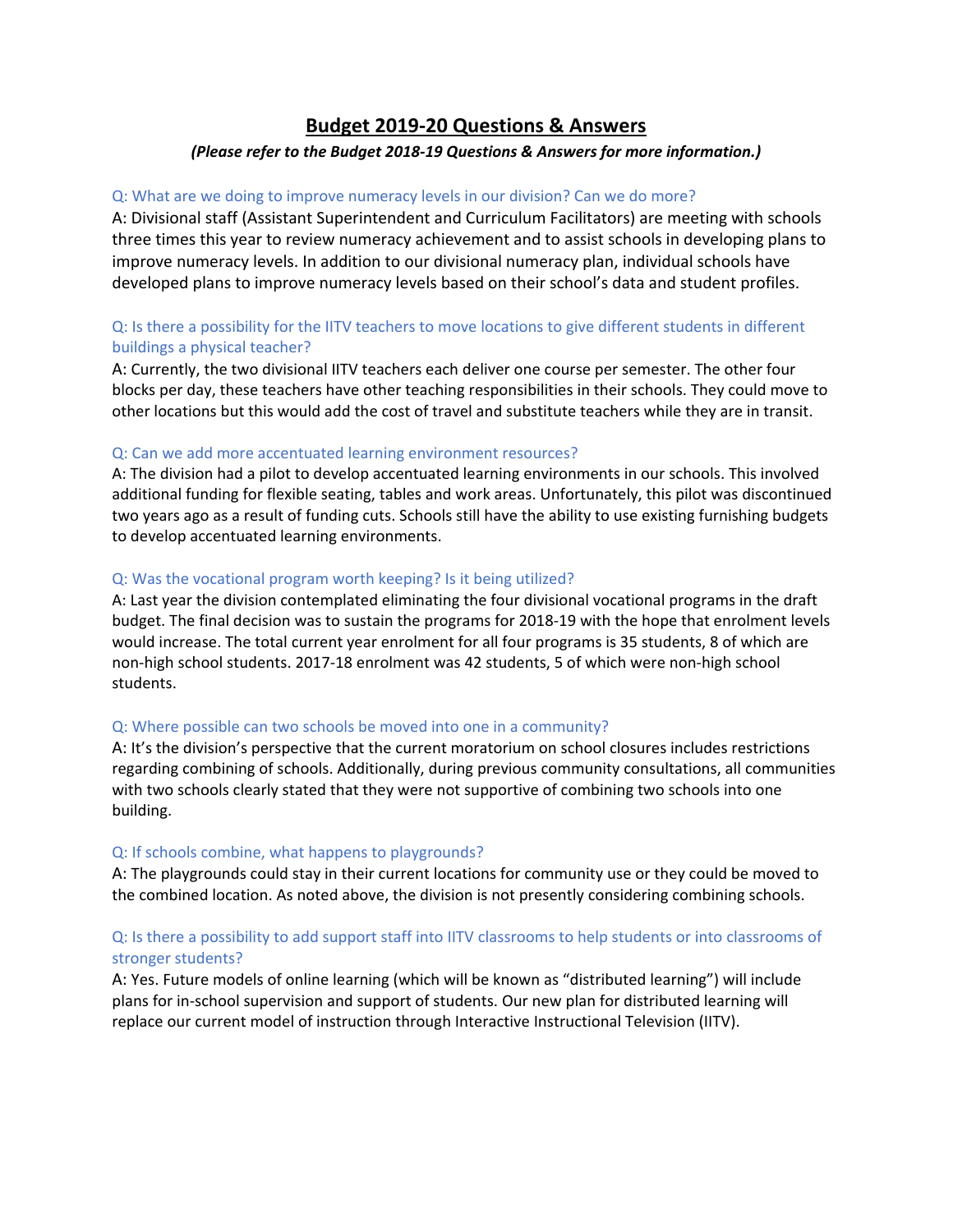Q: Is there any way that the division can partner with 4‐H, conservation, Brownies/ Guides/ Scouts, junior achievements and rec. programs to utilize the school and offer after school programming. A: Yes. Our division welcomes any support from the community in offering extra-curricular support for students.

#### Q: Is the Fibre Co-op working, and is it worth it?

A: Yes. We have significantly increased our connectivity and improved learning opportunities for students without significantly increasing our costs.

# Q: If bus services are not being used by a student is the mileage still being paid to the bus driver?

A: Yes. The bus driver is paid for the entire route every day regardless of which students are on the bus any given day.

#### Q: Can administrative staff be reduced?

A: The proposed budget includes the removal of the divisional Assistant Superintendent position and 0.5 FTE K‐8 Literacy/Numeracy Facilitator. The Assistant Superintendent is our division's lead on managing human resources, staff professional development, student curriculum and assessment, and monthly meetings of our principals. The Literacy/Numeracy Facilitators provide direct support to classroom teachers, provide professional development through grade group meetings and in‐class support, and support principals in evaluating their literacy and numeracy data to determine how best to provide further support to students. Maintaining both these positions would be in the best interest of our students, but this is not possible due to our fiscal realities.

The 0.5 FTE Literacy/Numeracy Facilitator will return to a classroom teaching position. Our Assistant Superintendent accepted a position as the new Superintendent at Swan Valley School Division next year and we wish him every success in his new role. His departure next year provides an opportunity to cut this position through attrition. This decision is consistent with the division's goal to minimize the impact of cuts on K‐12 classrooms. The responsibilities of the Assistant Superintendent position will be allocated to the Superintendent, the Student Services Director and the Curriculum Coordinator next year. It is likely that next year our division will be the second largest school division in the province without an Assistant Superintendent.

# Q: Will the positions which are taking on responsibilities of the Assistant Superintendent receive an increase in pay?

A: Two new positions will be created: Director of Student Services and Curriculum Coordinator. These positions will have greater responsibilities than the current positions that they will replace: Student Services Coordinator and K‐8 Literacy/Numeracy Facilitator. These new positions will receive an increase in pay. The increased cost of the new positions will be approx. \$12,000, or 6% more than the cost of the current positions. The Superintendent will take on some responsibilities currently performed by the Assistant Superintendent. The Superintendent will not receive an increase in pay.

#### Q: Will music be on the elimination list?

A: We're examining possible reductions in all areas including programs and services. This included discussions regarding elementary music and high school band. After considerable deliberation, neither of these programs is impacted in the proposed budget.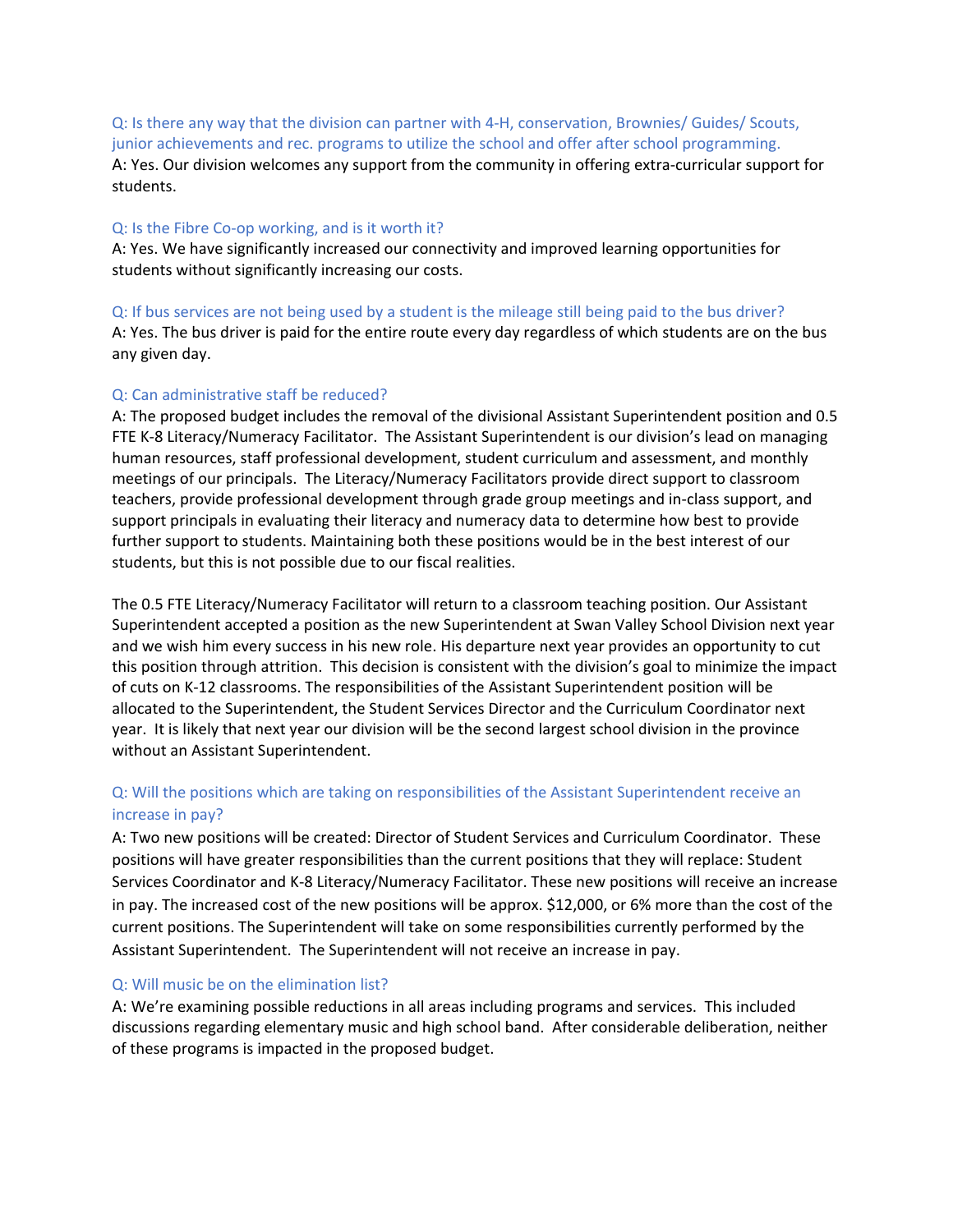#### Q: Could all classes have a minimum enrollment? (Pre‐Cal, ELA, Band)

A: Yes. We frequently monitor class sizes to help inform timetabling and course decisions. For example, our new plan for distributed learning will eliminate small classes in high school mathematics while providing access to all high school math courses for all high school students.

#### Q: Can we disregard the Province's direction and raise local taxes by more than 2%?

A: PWSD asked all other school divisions in Manitoba about their plans shortly after the February 8/18 provincial education funding announcement. We received responses from 32 out of 37 divisions. All but one respondent indicated that they would comply with the Province's 2% limit, or would recommend to the board that they should comply. One division indicated that it was considering up to a 3% increase to the special requirement but that it would be consulting with the public. This year the province made it clear that the taxation cap was not simply a recommendation. It is a directive. We will be complying with the provincial directive.

# Q: Are there efficiencies to be found in transportation if we purchased smaller school buses or vans to transport students on low volume routes? Would purchase price and/or maintenance of smaller buses be less expensive?

A: The standard Type C school bus that the public sees on the road is built to the most stringent construction standards for commercial passenger vehicles, and the combination of these buses with professionally trained and licensed school bus drivers results in these school buses being the safest vehicle on the road (literature references up to 16 times safer than a family car per passenger/kilometre of travel). Smaller Type A school buses and large capacity passenger vans are not built to these same construction standards, and therefore, don't have the same safety record or expected service life. In fact, the Manitoba School Boards Association (MSBA) recommends that school divisions do not use 15‐ passenger vans at all for student transportation.

Safety considerations aside, smaller Type A school buses provide capital cost savings (about 30% based on this year's pricing), and some operating savings can also be expected. However, there is available literature that suggests that since these types of school buses are of a lighter duty design, it appears likely that they would have slightly shorter anticipated lifetimes than Type C school buses. A shorter service life requiring additional bus purchases offsets a portion of the potential capital and operating cost savings.

Another consideration with smaller Type A school buses is that these buses are not flexible in a bus fleet. These buses can only be used on low passenger routes and are not interchangeable with other larger capacity Type C school buses, which are required for bus routes and field trips with more passengers.

#### Q: Is there a savings to contracting bus routes instead of the school division buying buses?

A: Park West School Division efficiently utilizes a combination of contracted and Division‐operated bus routes. According to the latest available Actual FRAME (Financial Reporting and Accounting in Manitoba Education) report, PWSD's average transportation cost per kilometer is the second lowest in the province. (Source: Tab 34 of the "Actual" spreadsheet, which can be viewed at https://www.edu.gov.mb.ca/k12/finance/frame\_report/.) Comparing the costs of contracted and Division‐operated bus routes, historical cost data indicates that there has been a cost savings for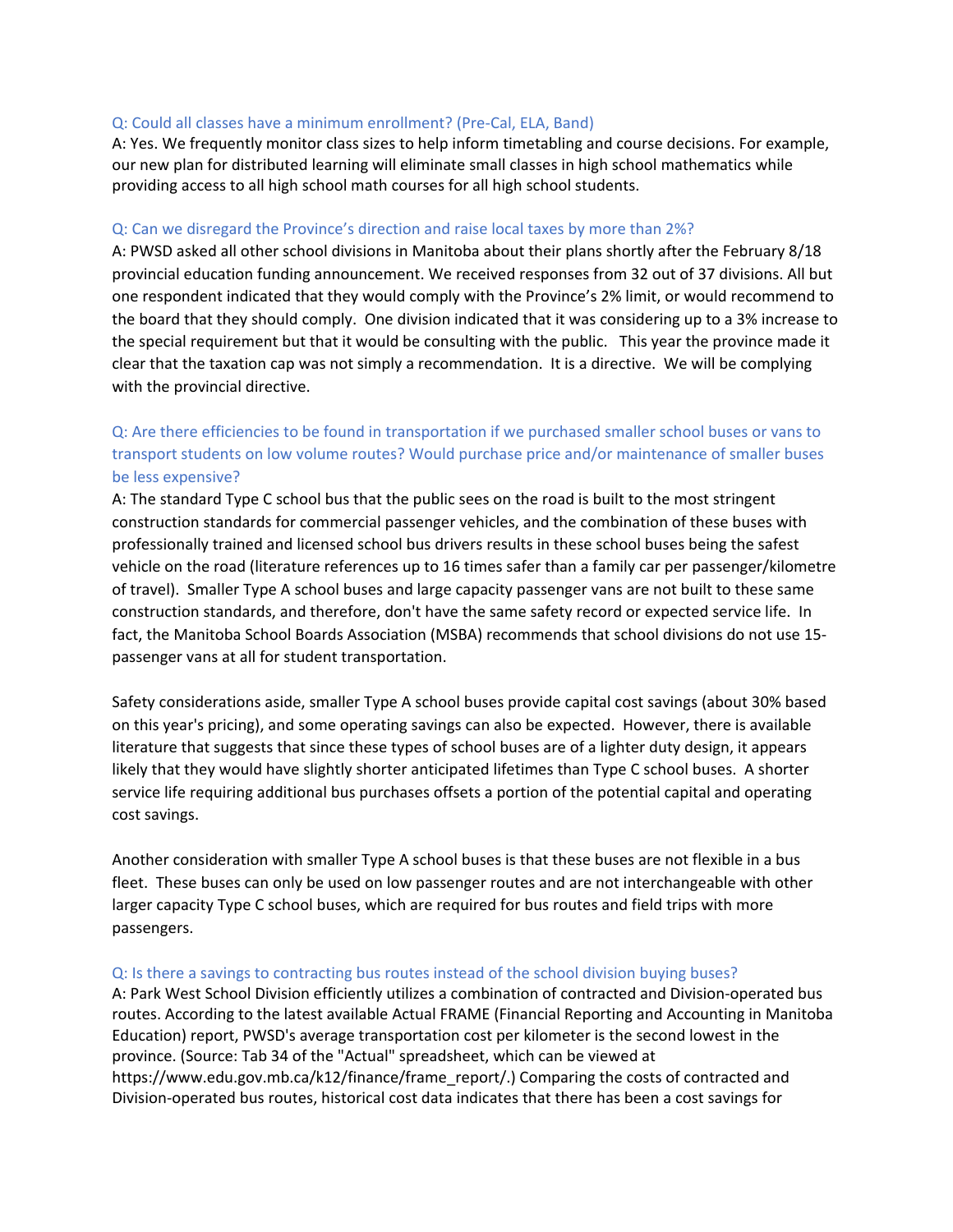Division‐operated bus routes. However, factors including bus replacement schedule and the increasing cost of repairs may impact the cost comparison in future years.

### Q: Could we contract more bus routes so that the division doesn't have to bear the capital cost of bus purchases?

A: There are no net savings for the Division if contractors purchase school buses instead of the Division. Although the Division does not pay an initial capital cost for contracted school buses, the rate that the Division pays for each bus route contract includes the depreciation costs of school buses that the contractors incur. In summary, the Division will pay for the capital cost of the school bus in either scenario, either as an initial capital cost or as an ongoing depreciation cost.

# Q: Can we offer teachers nearing retirement an incentive to retire early so that they can be replaced with teachers lower on the pay scale?

A: An early notice incentive is available for all teaching staff on a permanent contract that provide early notice to the Division regarding retirement. Those who provide notice on or before March 31st receive \$600 while those who provide notice on or before April 30th receive \$300. Within the past two years, PWSD asked other school divisions about their early notice incentives. While some divisions had offered more significant incentives, they discontinued these practices because they were ineffective both in terms of cost and implementation. The recommendation from several divisions was that early incentives for early retirement did not realize expected savings and were not worthwhile.

## Q: Why is the budget for Student Services increasing by \$46,066 (page 22 of Feb 21 budget presentation) if \$50,000 was cut from this budget?

A: Clinicians, guidance counsellors and resource teachers were budgeted at actual cost in 2019‐20 vs average teacher cost in 2018‐19. Also 0.15 FTE Speech Language Pathologist and 0.15 FTE Psychologist were returned to the budget 2019‐20. They were removed from budget 2018‐19 due to maternity leaves.

# Q: Can people make donations to schools within Park West School Division through the Park West School Division Foundation and receive a charitable receipt for tax purposes? Can these donations be for a specific school's projects and/or programs?

A: Yes. The aims and objectives of the Park West School Division Foundation include providing financial support to students wishing to pursue post‐secondary education and training programs, as well as providing a framework for individuals or groups wishing to promote worthy projects of a charitable educational nature (as approved by the directors).

#### Q: How many staff are there in Division Office and what are their roles?

A: There are currently 13.5 FTE with office space at Division Office who are paid for by PWSD: Superintendent (1.0 FTE) Assistant Superintendent (1.0 FTE) Executive Assistant to Superintendents (1.0 FTE) Secretary‐Treasurer (1.0 FTE) Payroll Administrator – teaching and contract staff (1.0 FTE) Payroll Administrator – support staff (1.0 FTE)